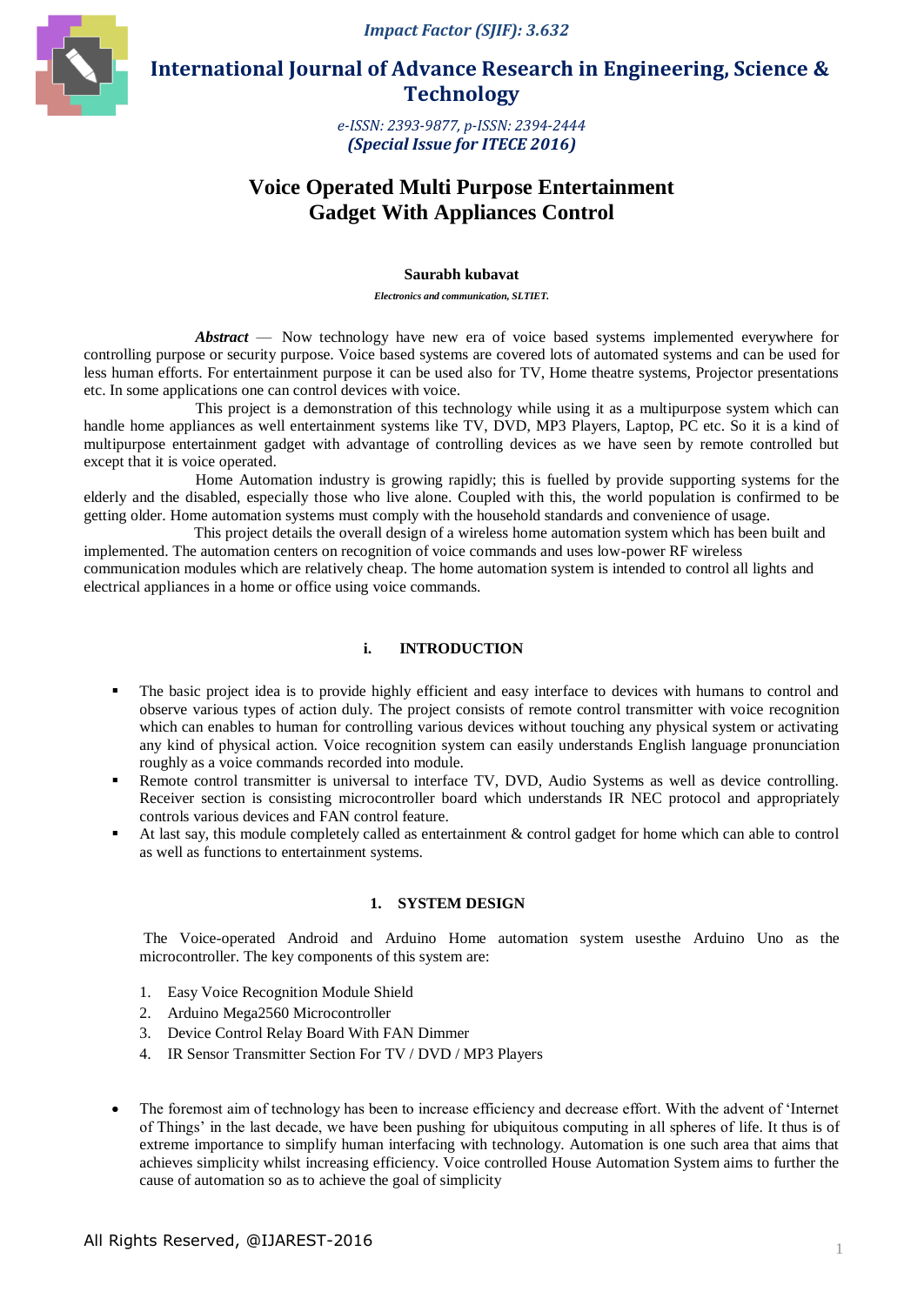*International Journal of Advance Research in Engineering, Science & Technology (IJAREST) (Special Issue for ITECE 2016), e-ISSN:* 2393-9877*, print-ISSN:* 2394-2444



### **ii. IMPLEMENTATION**

- Using the above mentioned components we implement our system on a breadboard. The microcontroller device voice module and relay circuit needs to be attached with the switch board. Then we need to launch the android based application-"Auto Home" on our Smartdevice. Through the application we can instruct the microcontroller to switch on/off an appliance. After getting the instruction through the Bluetooth module the microcontroller gives the signal to the relay board.
- The application first searches for the Bluetooth device. If it is available then it launches the voice recognizer. It reads the voice and converts the audio signal into a string. It produces a value for each appliance which will be given to the microcontroller device. The microcontroller uses the port in serial mode. After reading the data it decodes the input value and sends a signal to the parallel port through which the relay circuit will be activated.
- In this work we use Bluetooth module. We can also attach a GSM module to do the work, using which the application can be used anywhere where a mobile network is available.

#### **1. BLOCK DIAGRAM**

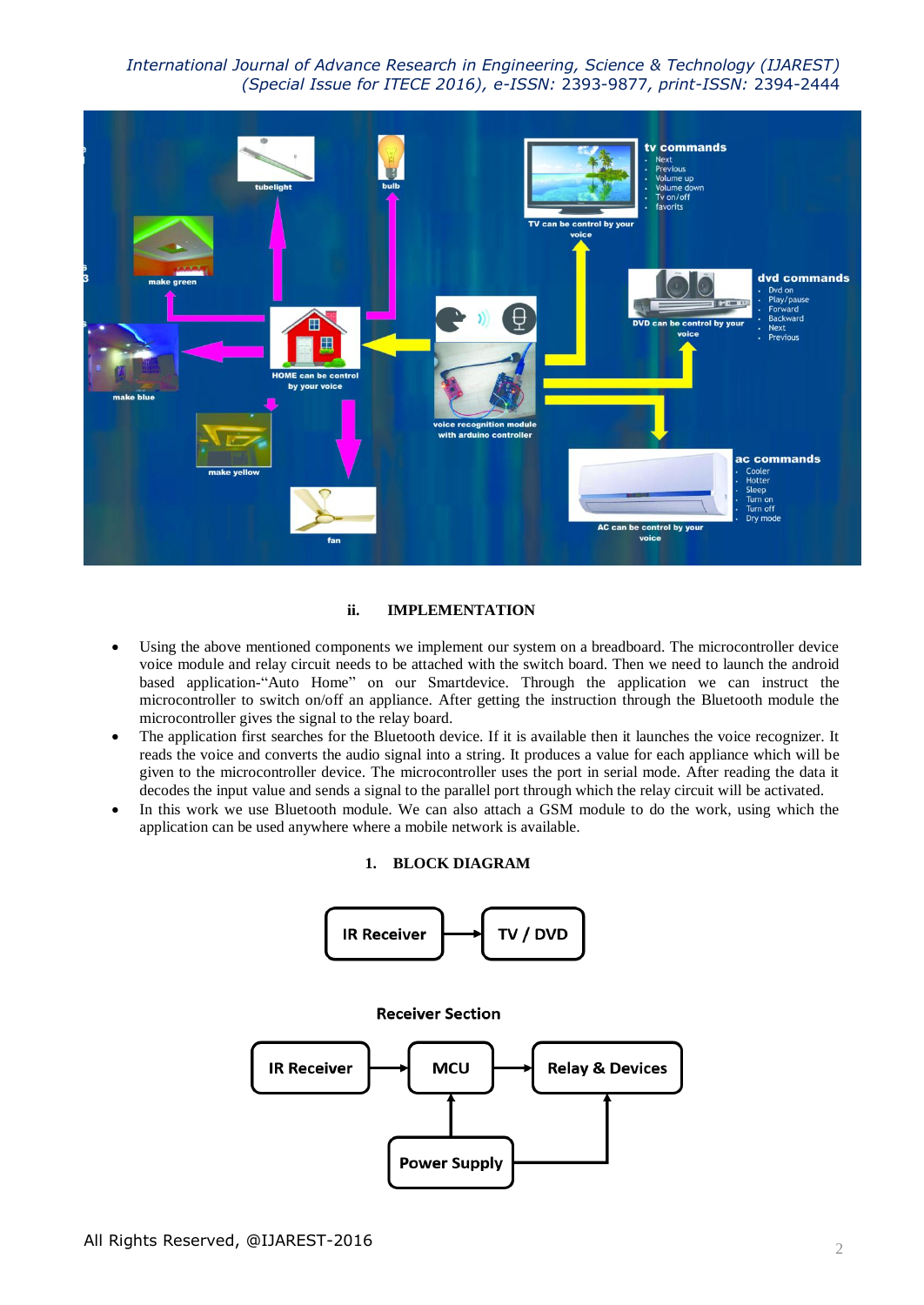*International Journal of Advance Research in Engineering, Science & Technology (IJAREST) (Special Issue for ITECE 2016), e-ISSN:* 2393-9877*, print-ISSN:* 2394-2444



## **iii. FUTURE TECHNOLOGY**

This project can be enhanced with higher technology as well as giving more functionality to operate more devices and gadgets.

- Project can be enhance with Bluetooth / Wi-Fi technology for activating more functions.
- In future aspect voice recognition can be highly accurate with various language support.
- This project has advantage of wireless controlling, so it can be established in industrial concepts, medical era, agricultural scheme etc.
- Furthermore this idea can be applicable to handicap service organizations to give them better technology for their routine work.
- This device is fully portable, so it can carried away where ever we go and control numerous devices with click and sense.
- This device have mobile functionality as well to enhance the system while giving voice commands.

#### **iv. CONCLUSION**

has been much development in studies and research about home automation system. Home automation, which also known as Domestics and for special need person such as elderly, home automation for them usually called Assistive Domestics. The aim of this project is to develop a device control home appliances via human voice.

In conclusion, this low cost system is designed to improve the standard living in home. The remote control function by device provides help and assistance especially to disabled and elderly. In order to provide safety protection to the user

The Wireless Home Automation System is an integrated system to facilitate elderly and disabled people with an easy-to-use home automation system that can be fully operated based on speech commands. The system is constructed in a way that is easy to install, configure, run, and maintain.

#### **v. REFERENCES**

https://learn.sparkfun.com/tutorials/arduino-shields http://www.aclweb.org/anthology/W13-3916